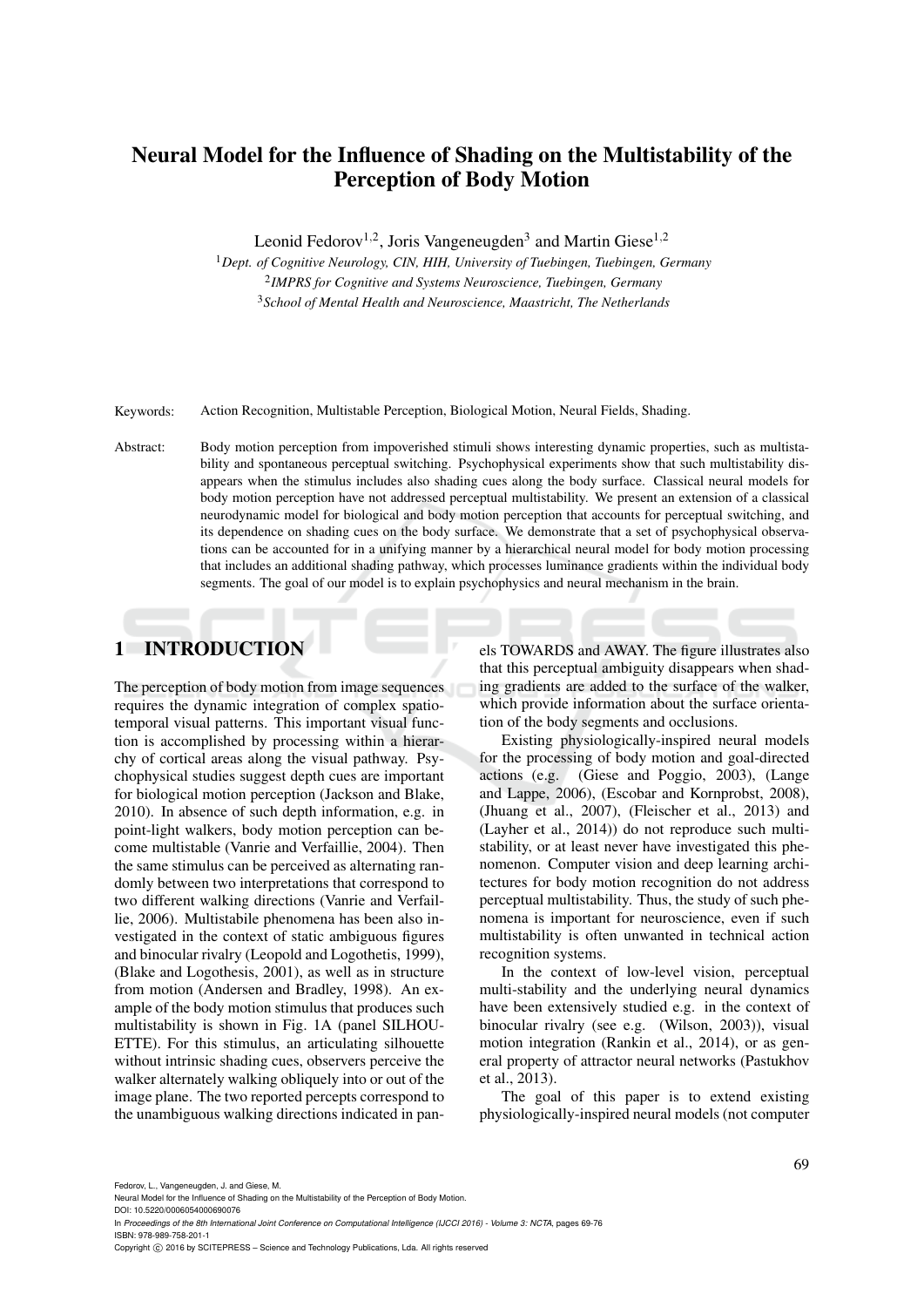vision algorithms) in a way that accounts for multistability in action perception, where we use as example an established model that has been shown to account jointly for many experimental results in this area (Giese and Poggio, 2003). We extend it in two ways: 1) by introduction of a multi-dimensional neural field that accounts for multi-stable behavior by lateral interactions between shape-selective neurons; 2) by addition of a new pathway that realizes robust processing of intrinsic luminance gradients along the surface of the body segments.

The paper is structured as follows: after discussing related work in the following section, we describe the developed architecture in section 3. In section 4 we show simulation results, illustrating that the model provides a unifying account for several key psychophysical results, followed by a brief discussion in section 5.

### 2 RELATED THEORETICAL WORK

Body motion recognition has been a core topic in computer vision and many technical neural architectures for this purpose have been proposed (Edwards et al., 2016), (Nguyen et al., 2016), (Ziaeefard and Bergevin, 2015), (Lee et al., 2014). The goal of that work is typically a maximization of recognition performance, not a reproduction of perceptual dynamics of humans. This paper does not contribute to computer vision or machine learning and is entirely focused on modeling of the brain.

We follow the approach in physiologicallyplausible models of body motion perception, such as (Giese and Poggio, 2003), (Lange and Lappe, 2006), (Escobar and Kornprobst, 2008), (Fleischer et al., 2013), (Layher et al., 2014), while other biological models in this area (e.g. (Thurman and Lu, 2014) (Thurman and Lu, 2016)) account for experimental data without direct relationship to neural mechanisms.

Diverse approaches (see (Tyler, 2011)) have been proposed for the analysis of shape from shading, but typically not related to the processing of body motion. Perceptual dynamics and perceptual switching have been extensively studied in the context of lowlevel vision (reviews see e.g. (Leopold and Logothetis, 1999), (Sterzer et al., 2009), (Pastukhov et al., 2013)). Multistability in the processing of non-rigid motion has been rarely studied in neural modeling.

While hierarchical technical algorithms in computer vision typically focus on the problem how the body motion patterns (e.g. the direction of body movement) might be distinguished, our model tries

to unify this account with a reproduction of the dynamics of perceptual organization in humans which emerges specifically for the SILHOUETTE stimulus, where for the same stimulus two alternating percepts emerge. This problem is typically not addressed in technical recognition systems, and to our knowledge no account for this phenomenon has been given in biologically-inspired neural models for motion recognition.

#### 3 MODEL ARCHITECTURE

Our model builds on a previous neural model (Giese and Poggio, 2003), which has been shown to provide a unifying account for a variety of experimentally observed phenomena in body motion perception including physiological, psychophysical and fMRI data. The original model included a motion and a form pathway, processing shape and optic flow features. The pathways consist of a hierarchy of feature detectors that mimic properties of real cortical neurons. For the implementation in this paper we used only the form-pathway and extended it by a multi-dimensional neural field, and a new pathway for the processing of intrinsic luminance gradients. An extension by inclusion of an additional motion pathway is straightforward, and will be part of future work.

# 3.1 Silhouette Pathway

The backbone of our model is a 'silhouette pathway' (Fig. 1B) that is identical to the the form pathway of the classical model (Giese and Poggio, 2003). Due to space limitations, we sketch here only some basics about this pathway and refer to the original publication (Giese and Poggio, 2003) with respect to details. In brief, the form pathway consists of a hierarchy of layers that process form features of increasing complexity along the hierarchy. More complex features are formed by combination of the features from previous layers. Levels that increase feature complexity are interleaved by layers that increase position and scale invariance by MAX pooling. The highest level of this shape processing hierarchy is formed by radial basis function units (called 'snapshot neurons') that have been trained with the feature vectors that correspond to keyframes from training movies showing the recognized action. Each snapshot neuron responds selectively to the body posture that corresponds to time instance  $θ$  (within the gait cycle). In addition, consistent with physiological data (Vangeneugden et al., 2011), we assume these neurons are view-specific, where the variable φ specifies the preferred view an-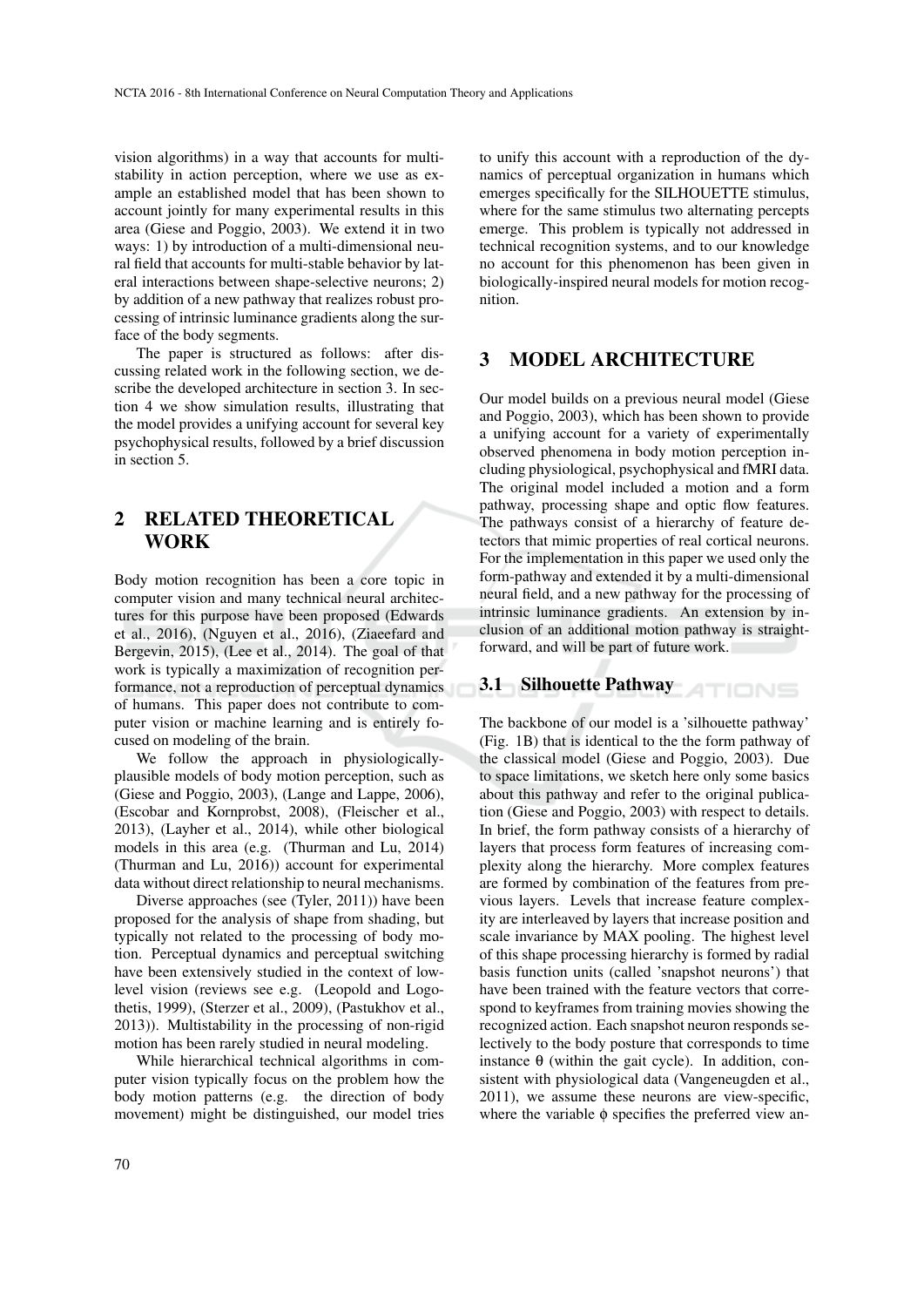

Figure 1: A. Snapshots from movies showing dynamic walker: TOWARDS shaded walker, walking direction 45 deg; SIL-HOUETTE bistable silhouette walker and AWAY shaded walker, walking direction -45 deg. B. Model architecture. Stimulus is analyzed by Silhouette and Shading pathways. Their outputs are linearly combined and mapped linearly onto the input of a 2D dynamic neural field that consists of laterally coupled snapshot neurons. Inset shows the lateral interaction kernel of the field. The field activity is read out by Motion Pattern (MP) neurons that encode the perceived walking directions  $\pm 45$  deg.

gle of the neuron. (We assume that the side view of a walker walking to the right in the image plane defines the view direction  $\phi = 0$ ). Very similar architectures underlie many other classical and modern neural and deep models for object recognition, where the popular deep architectures are typically trained with much more data and often include many more layers. Since the goal of this paper is to model the perceptual dynamics, and not to maximize recognition rate, we used this simple hierachical model, where extension with modern deep architectures as front-end seem straight-forward.

#### 3.2 Shading Pathway

The described simple form pathway recognizes body shape on backgrounds with sufficient contrast. However, it turned out that with small amounts of training data it is difficult to accomplish with this architecture a robust recognition of the silhouette shape together with a high sensitivity for the luminance shading gradients that disambiguate the depth structure. As one possible solution to this problem we implemented a second pathway that is specialized for the processing of intrinsic shading gradients using physiologicallyplausible operations (Fig. 1B). We do not claim this is the only possible solution, but it is one that works with small amounts of training data.

The first level of this new pathway overlaps with the first hierarchy level of the silhouette pathway, described above. It consists of Gabor filters that are selective for local orientation features at different positions, and for different spatial scales. Let  $G_{e,u}(x, y, \alpha, \sigma)$  signify the output signal of the even (e) or uneven (u) Gabor filter with preferred position  $(x, y)$ , preferred orientation  $\alpha$  (we used 8 orientations), and scale  $\sigma$  (we used 1 scale for the given small stimuli set). The activations of the uneven Gabor filters provide a population code for the local luminance gradients.

By pooling of the responses of the Gabor filters with the same preferred position over all orientations we obtain position-specific detectors for contours with the output signals: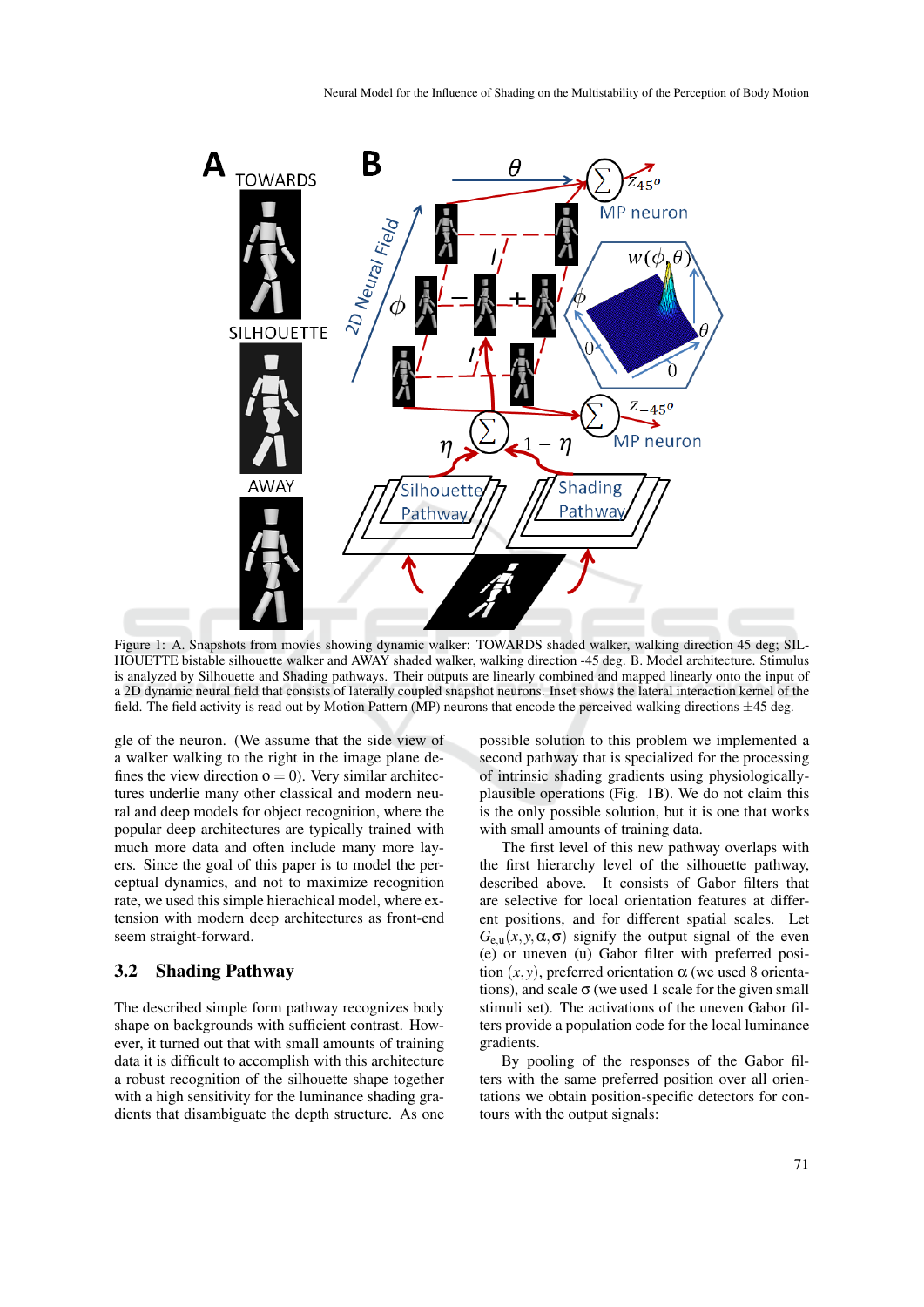$$
C(x,y) = \max_{\{e,u\},\alpha,\sigma} |G_{e,u}(x,y,\alpha,\sigma)|. \tag{1}
$$

This output signal was used to suppress the responses of the uneven Gabor filters along the external contour of the body, exploiting multiplicative gating. The outer contour of the body typically creates strong local contrast that dominates the detector responses, so that the weak intrinsic gradients that signal the 3D structure cannot be reliably estimated from the neural responses. A population vector signaling the intrinsic luminescence gradients is given by the gated signal:

$$
L(x, y, \alpha, \sigma) = [G_u(x, y, \alpha, \sigma) \cdot H(\lambda_1 - C(x, y))]_+.
$$
 (2)

Here  $\lambda_1$  is a positive constant, and the function  $H(x)$  is the Heaviside function, thus  $H(x) = 1$  for  $x >$ 0 and  $H(x) = 0$  otherwise.

The next level of the shading pathway consists of (partially) position-invariant detectors for local luminance gradients. Their responses are computed by pooling of the gated responses of gradient detectors for the same preferred gradient direction  $\alpha$  over all positions and scales in a quadratic neighborhood  $U(x', y')$  of the point  $(x', y')$  using a maximum operation, providing the output signals:

$$
D(x, y, \alpha) = \max_{(x, y) \in \mathcal{U}(x', y'), \sigma} L(x, y, \alpha, \sigma).
$$
 (3)

These position-invariant detectors were defined for substantially less spatial positions, resulting in a strong spatial down-sampling (6,480,000 positionand scale-specific detectors vs. 648 position-invariant detector units).

In order to make recognition robust against fluctuating weak features, we selected the strongest features that provide input to the radial basis function units. We selected those features that showed the maximum variance over the training data (where clearly much more sophisticated feature selections are available that might lead to better results). We computed the circular variance of the detectors at position  $(x,y)$ , exploiting the (complex) circular mean:

The (complex) circular mean of these responses is given by:

$$
m(x, y) = (1/K) \sum_{k=1}^{K} \sum_{\alpha} D^{(k)}(x, y, \alpha) \exp(i\alpha), \quad (4)
$$

where  $K$  is the number of training patterns. A circular variance measure is then given by the formula:

$$
V(x,y) = \sum_{k=1}^{K} \left| \sum_{\alpha} D^{(k)}(x, y, \alpha) \exp(i\alpha) - m(x, y) \right|.
$$
\n(5)

We selected the direction-specific responses  $D(x, y, \alpha)$  that fulfilled the relationship:

$$
V(x, y) > \lambda_2, \tag{6}
$$

where  $\lambda_2 > 0$  is a threshold parameter. In total 9 out of 81 feature vectors were selected according to this criterion.

The next level of the shading pathway is formed by Gaussian radial basis functions, whose centers were trained with the feature vectors  $p<sup>l</sup>$  (including only the selected features) that were generated by individual keyframes from the training movies. For the results shown here, the shading pathway was trained with movies of fully shaded walkers, shown with view directions −45 deg and 45 deg. In other implementations, we have realized such models with a continuum of different views (Fleischer et al., 2013).

The RBF network returns an 50-dimensional output vector  $\mathbf{R}_{\text{SH}}(t)$  for each keyframe at time *t*, where the components of this vector are given by:

$$
R_{\rm SH}^{l}(t) = \exp(-\lambda_3||\mathbf{p}(t) - \mathbf{p}^{l}||^{2}),\tag{7}
$$

where  $p(t)$  is the feature vector for the actual input frame, and where the components correspond to the different keyframes and associated training views.

In order to link the shape recognition pathway to dynamic neurons that reproduce the perceptual dynamics, the outputs of the RBF units were mapped linearly onto a discretely sampled two-dimensional input activity distribution  $s_{\text{SH}}(\theta, \phi; t)$  that provides input to the neural field that is described below. Signifying by  $s_{SH}(t)$  the appropriately reordered sampling points, the linear mapping was given by the equation:

$$
\mathbf{s}_{\mathrm{SH}}(t) = \mathbf{W}(t)\mathbf{R}_{\mathrm{SH}}(t). \tag{8}
$$

The weight matrices  $W(s)$  were learned by ridge regression from a training set that consisted of pairs of vectors  $\mathbf{R}_{\text{SH}}(t)$  for each training keyframe, and a corresponding vector  $s<sub>SH</sub>(t)$  that was computed from an idealized two-dimensional input activity distribution  $s_{SH}(\theta, \phi; t)$ . The idealized activity distribution was given by a Gaussian peak that was centered at the keyframe number  $θ$  and the corresponding view φ of the walker (s.b.). A similar input distribution  $s_{\text{SL}}(\theta, \phi; t)$  was computed by a corresponding linear mapping in the silhouette pathway. The total input distribution of the neural field was then computed by 'cue fusion', modeled by a convex combination of two input distribution functions according to the equation:

 $s(\theta, \phi; t) = \eta s_{SL}(\theta, \phi; t) + (1 - \eta)s_{SH}(\theta, \phi; t),$  (9) with  $0 \le \eta \le 1$ . Choosing  $\eta = 1$  one can eliminate the influence of the shading pathway.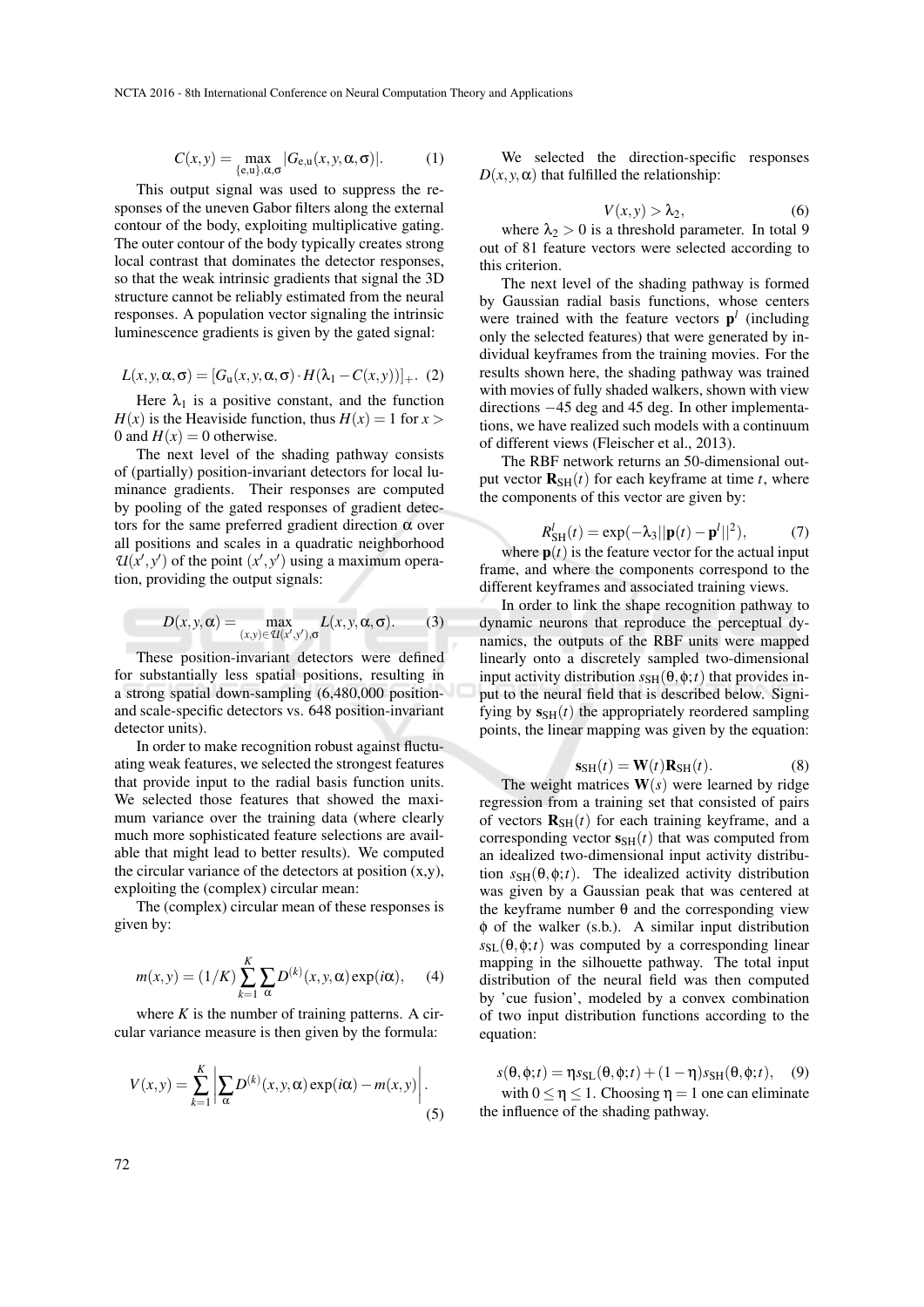### 3.3 Dynamic Neural Field of Snapshot Neurons

The core of our model is a dynamic recognition layer that is implemented as a two-dimensional neural field of Amari type (Amari, 1977), which consists of body shape-selective neurons that are laterally connected (Fig. 1B). Consistent with physiological data (Vangeneugden et al., 2011), we assume that such neurons encode body shapes that emerge during actions in a view-specific manner. In the spatial continuum limit, we can describe the activity of neurons encoding the body shape that corresponds to the normalized time  $\theta$  $(0 \le \theta \le 2\pi)$  during the gait cycle and the view angle  $\phi$  by the function  $u(\phi, \theta, t)$ . The network dynamics is given by the equation  $(*$  signifying a spatial convolution):

$$
\tau_u \frac{d}{dt} u(\phi, \theta, t) = -u(\phi, \theta, t) + w(\phi, \theta) \star H(u(\phi, \theta, t)) + s(\phi, \theta, t) - h + \xi(\phi, \theta, t) - c_a a(\phi, \theta, t).
$$
\n(10)

The input signal *s* was described above. For the trained stimulus movies it corresponds to an activity maximum that moves in θ-direction along the field. The lateral connectivity is specified by the interaction kernel  $w(\phi, \theta)$  (whose shape is indicated by the inset in Fig. 1B). It stabilizes a traveling pulse solution in θ-direction and realizes a winner-takes-all competition in the φ-direction. As consequence, if multiple views are consistent with the stimulus, one view is selected by competition. The positive parameters  $\tau_u$  and *h* define the time scale and the resting potential of the field. The variable ξ(φ,θ,*t*) defines a Gaussian noise process whose statistics was coarsely adapted to the noise correlations from cortical data (Giese, 2014). These fluctuations essentially drive the perceptual switching in the model. Since action perception shows adaptive properties, such as high-level after-effects and fMRI adaptation, we also included a neural adaptation process in the model, which reduces the activity of snapshot neurons after extended firing. The corresponding adaptation variable follows the dynamical equation:

$$
\tau_a \frac{d}{dt} a(\phi, \theta, t) = -a(\phi, \theta, t) + H(u(\phi, \theta, t)). \tag{11}
$$

The positive constant  $c_a$  determines the strength of adaptation( $\tau_{\alpha}$  is the time constant). The parameters of this adaptation dynamics were fitted to experimental data (Giese, 2014).

The activity of the neurons in the neural field was read out by motion pattern (MP) neurons, which signal the walking directions perceived in this case as

AWAY from and TOWARDS the observer. These neurons compute the maximum of the neural field activity function  $u(\phi, \theta, t)$  over the domains  $\phi > 0$  and  $\phi$  < 0 in the  $(\phi, \theta)$  space, producing the output signals *z*<sup>45</sup> and *z*−45.

### 4 SIMULATION RESULTS

Testing the model after training with a non-shaded walker as illustrated in Fig. 1A and 1B, the output of the shading pathway remained silent because of the absence of intrinsic luminance gradients in this stimulus. The silhouette pathway was activated in an ambiguous way by this stimulus because the stimulus is consistent with walking in the directions  $\pm 45$  deg relative to the image plane. Consistent with simulations described in (Giese, 2014), this stimulus leads to a bistable solution of the neural field that alternates between two traveling pulse solutions that encode the spontaneous perceptual switching of a traveling pulse between the view angles  $\phi = \pm 45$  deg (perception of TOWARDS or AWAY from the observer). In this case, the probabilities of the two percepts are almost identical (Fig. 2B). More detailed simulations show that the model coarsely reproduces also the switching time statistics of human perception, comparing it with experimental data (not yet published (Vangeneugden et al., 2012)). Fig. 2G shows a histogram of the percept times for the model, and Fig. 2H the percept times estimated in the psychophysical experiment.

For shaded stimuli (see Figs. 1A TOWARDS and AWAY), when both pathways are included ( $\eta = 0.5$ ), the model successfully disambiguates the walking direction: For the AWAY stimulus (direction -45 deg) the output neuron for AWAY remains always activated while the output neuron for TOWARDS remains silent. If an TOWARDS stimulus is shown (direction 45 deg) the situation is reverse and the TO-WARDS output neuron is always active (Fig.2 C and D).

If however the shading pathway is deactivated  $(\eta = 0)$  again perceptual switching occurs, since the output of the silhouette pathway is ambiguous, resulting in equal percept probabilities for either direction. The silhouette pathway is not sufficiently sensitive to disambiguate the stimulus robustly based on the available luminance gradients intrinsic to the body segments (Fig.2 E-F). This demonstrates the necessity of the shading pathway in the chosen architecture for the disambiguation of the percept.

The model makes several verifiable experimental predictions in relation to the time course of the adaptation process.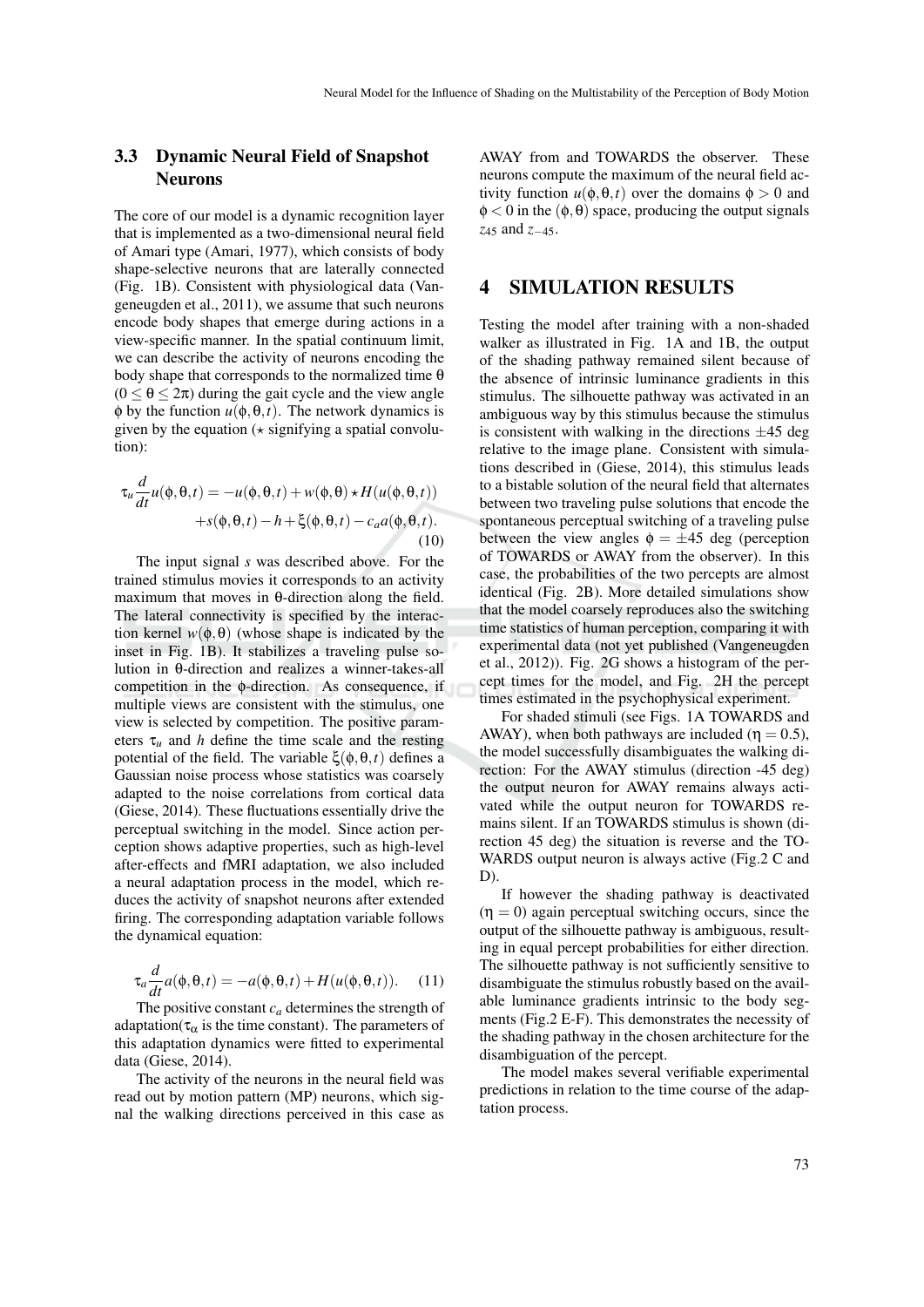

Figure 2: A. Time courses of the activity of motion pattern neurons for depth-ambiguous walker stimulus. B-F. Percept probability of the motion pattern neurons for the percepts TOWARDS and AWAY for (B) depth-ambiguous walker for model with both pathways ; (C) shaded −45 deg (AWAY) walker for model with both pathways; (D) same for shaded 45 deg (TOWARDS) walker; (E) shaded 45 deg (TOWARDS) walker for model without shading pathway; (F) same for shaded 45 deg (TOWARDS) walker; G-H. Histogram of percept times (PT) from experimental data (Vangeneugden et al., 2012) and from the model. I. Paradigm for testing after-effects in action perception which is compatible with our model. After presentation of an unambiguous adaptor stimulus (AWAY or TOWARDS), and a fixed Inter-stimulus Interval, an ambiguous test stumulus (SILHOUETTE) is presented. J. Probability that test stimulus is perceived as walking in the adaptor direction as a function of the duration of the adaptor.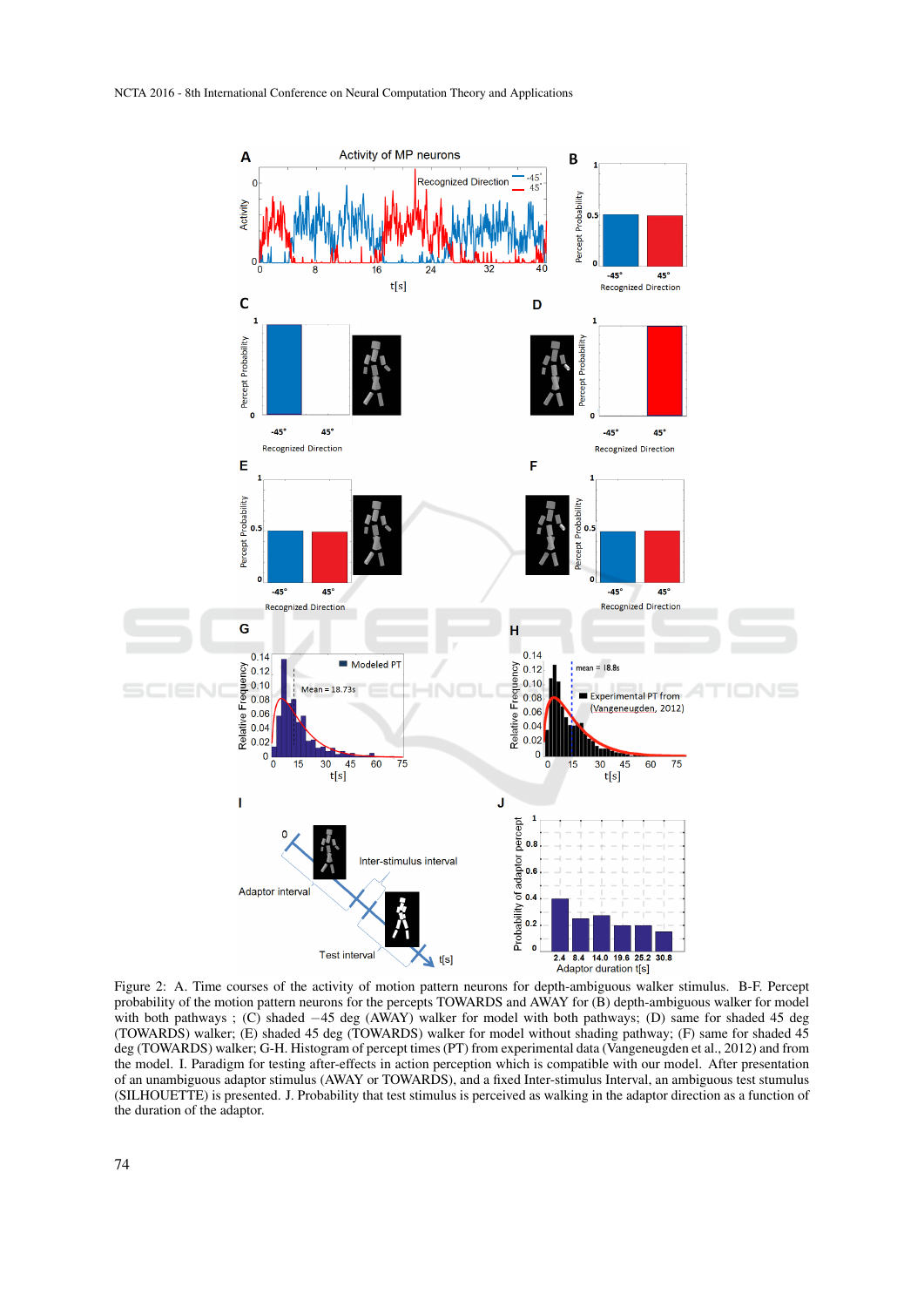An example is illustrated in Fig. 2I that shows a diagram of a typical adaptation experiment to demonstrate after-effects in action perception. First, an unambiguous adaptation stimulus (TOWARDS or AWAY) is presented to participants, where the duration of the adaptor (2, 6, 10, 14, 18 or 22 gait cycles) was varied over different blocks of the experiment. After this stimulus (and a fixed Inter-stimulus Interval of 2.8 s) an ambiguous test stimulus (SILHOU-ETTE) is presented for 3 gait cycles, asking for the perceived walking direction. The predicted results for such an experiment (from 20 repeated simulations) are presented in Fig. 2J, which shows the probabilities of the percept for the ambiguous test stimulus (which was identical in all cases). With increasing the duration of the adaptor stimulus the probability that participants perceive the test stimulus as walking in the same direction as the adaptor decreases. A significant decrease of the percept probability (from 0.5 without adaptator presentation) is already perceived for the shortest adaptor duration of 2 gait cycles, and we observed a further decrease with longer adaptor durations (where 1 gait cycle corresponds to 1.4 seconds of stimulus duration). This behavior is consistent with after-effects, as investigated previously for many modalities (motion, lightness, etc) in low-level vision. Such after-effects for action perception with a similar time course have been shown for other types of action stimuli in the literature (see (Barraclough and Jellema, 2011), (de la Rosa et al., 2014)), and we are presently running psychophysical experiments to verify this prediction of the model in detail.

A further set of experiments that we are presently running, and for which the model provides quantitative predictions, investigates the interdependence of the stability of action percepts and the switching times between the different percepts (which depend on the mean-first passage times of the corresponding attractors). This extends studies that have been made for muti-stability of low-level motion perception (Hock et al., 1993) to the domain of action perception.

#### 5 CONCLUSIONS

To our knowledge, we have described the first biologically-inspired neural model that accounts simultaneously for the following properties of body motion perception: (i) perceptual multi-stability and switching, (ii) switching time statistics and (iii) the influence of shading information on the perceptual dynamics. We showed that the model reproduces the psychophysically observed phenomenology and distributions of the percept times. Since the model is based on learned templates, these results would transfer trivially to other action patterns with the similar form of bistability in the view domain.

It is important to stress that the goal of this paper was the modeling of the perceptual dynamics, and neither the proposal of novel deep shape or action recognition architecture, nor the claim that the proposed two-pathway architecture is significantly better for shape recognition. Testing this claim would require additional experiments with larger data sets, and was not the focus of this paper. Also it remains to be shown whether any of the popular recurrent deep architectures reproduce the details of the human perceptual dynamics.

Future work will have to extend the model for more stimuli and include more accurate fits of experimental data.

#### ACKNOWLEDGEMENTS

The first author thanks Tjeerd Dijkstra for his insightful commentary on the analysis of the Amari field behavior. Funded by: BMBF, FKZ: 01GQ1002A, ABC PITN-GA-011-290011, CogIMon H2020 ICT-644727; HBP FP7-604102; Koroibot FP7-611909, DFG GZ: KA 1258/15-1.

#### **REFERENCES**

Amari, S. (1977). Dynamics of pattern formation in lateral inhibition type neural fields. *Biological Cybernetics*.

TIONS

- Andersen, R. and Bradley, D. (1998). Perception of threedimensional structure from motion. *Trends in Cognitive Sciences*.
- Barraclough, N. and Jellema, T. (2011). Visual aftereffects for walking actions reveal underlying neural mechanisms for action recognition. *Psychological Science.*
- Blake, R. and Logothesis, N. (2001). Visual competition. *Nature Review Neuroscience*.
- de la Rosa, S., Streuber, S., Giese, M., Buelthoff, H., and Curio, C. (2014). Putting actions in context: Visual action adaptation aftereffects are modulated by social contexts. *PLOS One*.
- Edwards, M., Deng, J., and Xie, X. (2016). From pose to activity. In *Computer Vision and Image Understanding*. Elsevier Science Inc.
- Escobar, M. and Kornprobst, P. (2008). Action recognition with a bioinspired feedforward motion processing model: the richness of center-surround interactions. In *ECCV'08. 10th European Conference on Computer Vision*. Springer Berlin Heidelberg.
- Fleischer, F., Caggiano, V., Thier, P., and Giese, M. (2013). Physiologically inspired model for the visual recog-